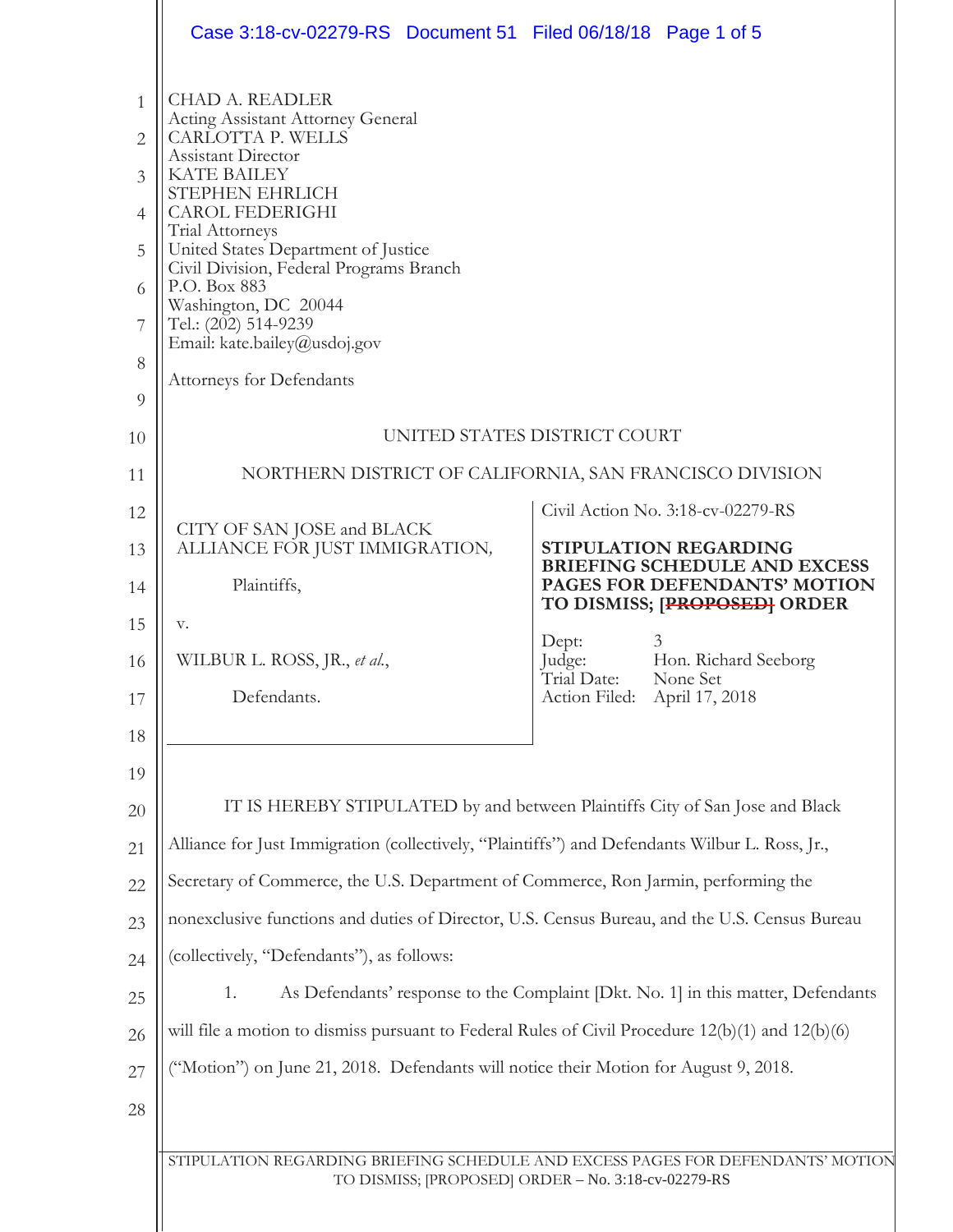|                | Case 3:18-cv-02279-RS Document 51 Filed 06/18/18 Page 2 of 5                                                                           |                                                                                              |
|----------------|----------------------------------------------------------------------------------------------------------------------------------------|----------------------------------------------------------------------------------------------|
| 1              | 2.                                                                                                                                     | Plaintiffs will file their opposition to Defendants' Motion on July 17, 2018.                |
| $\mathbf{2}$   | 3.                                                                                                                                     | Defendants will file their reply in further support of their Motion on July 26, 2018.        |
| 3              | 4.                                                                                                                                     | This case presents issues of constitutional and statutory interpretation, and                |
| $\overline{4}$ | Defendants' Motion will present several substantial arguments that this case should be dismissed on                                    |                                                                                              |
| 5              | threshold justiciability grounds. A modest page extension will permit the Parties to fully explain the                                 |                                                                                              |
| 6              | pertinent historical background and legal issues presented in this matter. Accordingly, the Parties                                    |                                                                                              |
| 7              | stipulate and hereby jointly ask the Court to grant 35 pages for Defendants' opening brief and                                         |                                                                                              |
| 8              | Plaintiffs' opposition brief, and 15 pages for Defendants' reply brief.                                                                |                                                                                              |
| 9              | IT IS SO STIPULATED.                                                                                                                   |                                                                                              |
| 10             | Dated: June 18, 2018                                                                                                                   | Respectfully submitted,                                                                      |
| 11             |                                                                                                                                        | <b>CHAD A. READLER</b>                                                                       |
| 12             |                                                                                                                                        | <b>Acting Assistant Attorney General</b>                                                     |
| 13<br>14       |                                                                                                                                        | BRETT A. SHUMATE<br>Deputy Assistant Attorney General                                        |
| 15             |                                                                                                                                        | JOHN R. GRIFFITHS<br>Director, Federal Programs Branch                                       |
| 16             |                                                                                                                                        | CARLOTTA P. WELLS                                                                            |
| 17             |                                                                                                                                        | Assistant Director                                                                           |
| 18             |                                                                                                                                        | Kate Bailey<br>KATE BAILEY                                                                   |
| 19             |                                                                                                                                        | STEPHEN EHRLICH<br><b>CAROL FEDERIGHI</b>                                                    |
| 20             |                                                                                                                                        | Trial Attorneys<br>United States Department of Justice                                       |
| 21<br>22       |                                                                                                                                        | Civil Division, Federal Programs Branch<br>20 Massachusetts Ave., NW<br>Washington, DC 20530 |
| 23             |                                                                                                                                        | Tel.: (202) 514-9239<br>Email: kate.bailey@usdoj.gov                                         |
| 24             |                                                                                                                                        | <b>Attorneys for Defendants</b>                                                              |
| 25             |                                                                                                                                        |                                                                                              |
| 26             |                                                                                                                                        |                                                                                              |
| 27             |                                                                                                                                        |                                                                                              |
| 28             |                                                                                                                                        |                                                                                              |
|                | $\overline{2}$                                                                                                                         |                                                                                              |
|                | STIPULATION REGARDING BRIEFING SCHEDULE AND EXCESS PAGES FOR DEFENDANTS'<br>MOTION TO DISMISS; [PROPOSED] ORDER - No. 3:18-cv-02279-RS |                                                                                              |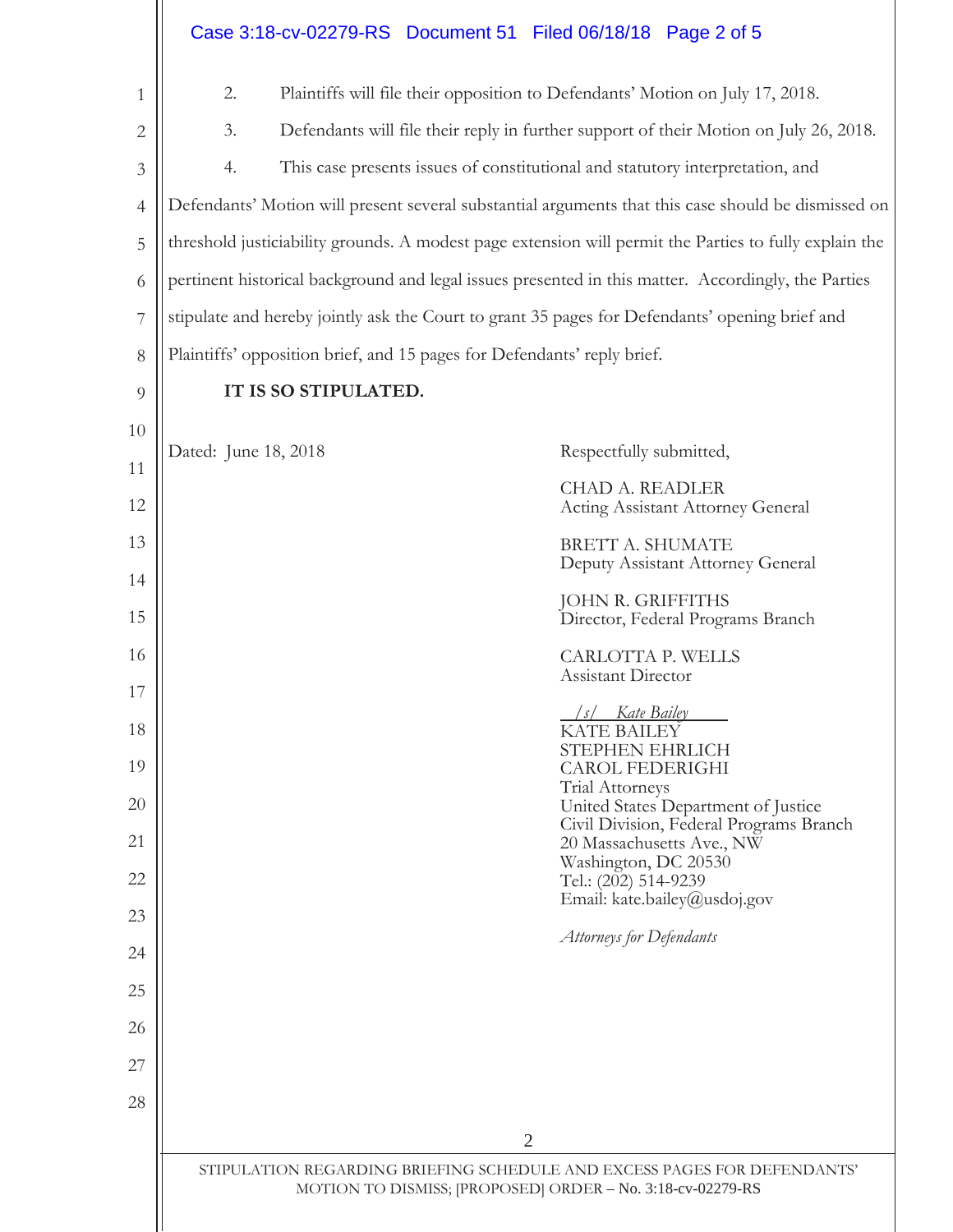|              | Case 3:18-cv-02279-RS  Document 51  Filed 06/18/18  Page 3 of 5          |  |
|--------------|--------------------------------------------------------------------------|--|
| 1            |                                                                          |  |
| $\mathbf{2}$ | Respectfully submitted,                                                  |  |
| 3            | Dated: June 18, 2018<br><b>MANATT, PHELPS &amp; PHILLIPS, LLP</b>        |  |
| 4            |                                                                          |  |
| 5            | By: s/ John W. McGuinness<br>John W. McGuinness                          |  |
| 6            | John F. Libby                                                            |  |
| 7            | Emil Petrossian<br>11355 West Olympic Boulevard                          |  |
| 8            | Los Angeles, California 90064<br>Telephone: (310) 312-4000               |  |
| 9            | Facsimile: (310) 312-4224                                                |  |
| 10           | <b>LAWYERS' COMMITTEE FOR CIVIL</b><br><b>RIGHTS UNDER LAW</b>           |  |
| 11           | Kristen Clarke<br>Jon M. Greenbaum                                       |  |
| 12           | Ezra D. Rosenberg                                                        |  |
| 13           | Dorian L. Spence<br>1401 New York Avenue NW, Suite 400                   |  |
| 14           | Washington, DC 20005<br>Telephone: (202) 662-8600                        |  |
| 15           | Facsimile: (202) 783-0857                                                |  |
| 16           | <b>PUBLIC COUNSEL</b><br>Mark Rosenbaum                                  |  |
| 17           | 610 South Ardmore Avenue<br>Los Angeles, California 90005                |  |
| 18           | Telephone: (213) 385-2977<br>Facsimile: (213) 385-9089                   |  |
| 19           | <b>CITY OF SAN JOSE</b>                                                  |  |
| 20           | Richard Doyle, City Attorney<br>Nora Frimann, Assistant City Attorney    |  |
| 21           | Office of the City Attorney<br>200 East Santa Clara Street, 16th Floor   |  |
|              | San José, California 95113-1905<br>Telephone Number: (408) 535-1900      |  |
| 22           | Facsimile Number: (408) 998-3131<br>E-Mail: cao.main@sanjoseca.gov       |  |
| 23           | Attorneys for Plaintiffs                                                 |  |
| 24           | CITY OF SAN JOSE and BLACK ALLIANCE FOR<br><b>JUST IMMIGRATION</b>       |  |
| 25           |                                                                          |  |
| 26           |                                                                          |  |
| 27           |                                                                          |  |
| 28           | 3                                                                        |  |
|              | STIPULATION REGARDING BRIEFING SCHEDULE AND EXCESS PAGES FOR DEFENDANTS' |  |
|              | MOTION TO DISMISS; [PROPOSED] ORDER - No. 3:18-cv-02279-RS               |  |
|              |                                                                          |  |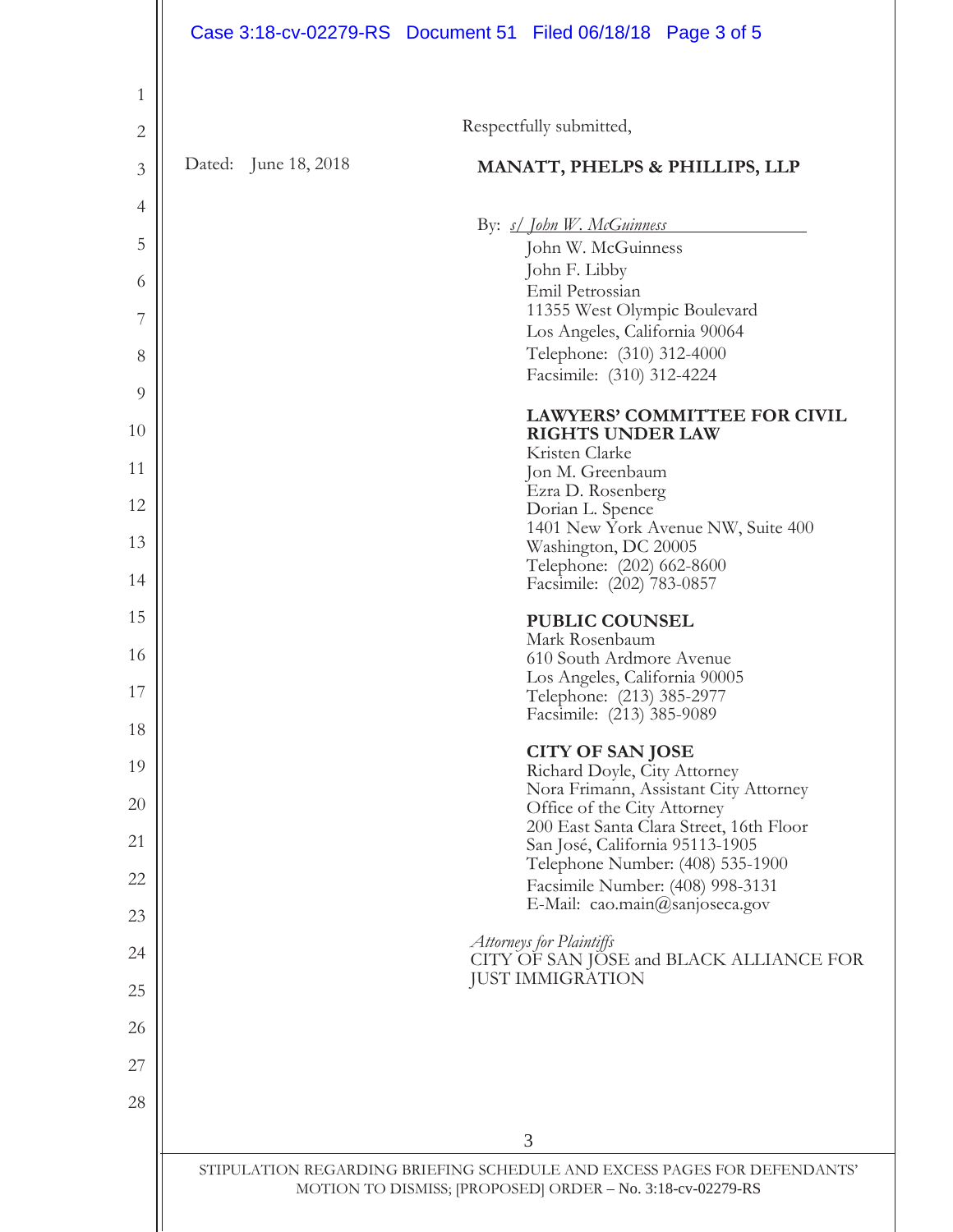|                | Case 3:18-cv-02279-RS Document 51 Filed 06/18/18 Page 4 of 5                                                                           |
|----------------|----------------------------------------------------------------------------------------------------------------------------------------|
| $\mathbf{1}$   | <b>FILER'S ATTESTATION</b>                                                                                                             |
| $\sqrt{2}$     | Pursuant to Civil Local Rule 5-1(i)(3), regarding signatures, I hereby attest that concurrence                                         |
| $\mathfrak{Z}$ | in the filing of this document has been obtained from all signatories above.                                                           |
| $\overline{4}$ | Dated: June 18, 2018<br>s/Kate Bailey                                                                                                  |
| $\mathbf 5$    | Kate Bailey                                                                                                                            |
| 6              |                                                                                                                                        |
| 7              |                                                                                                                                        |
| $8\,$          |                                                                                                                                        |
| $\overline{9}$ |                                                                                                                                        |
| 10             |                                                                                                                                        |
| 11             |                                                                                                                                        |
| 12             |                                                                                                                                        |
| 13             |                                                                                                                                        |
| 14<br>15       |                                                                                                                                        |
| 16             |                                                                                                                                        |
| 17             |                                                                                                                                        |
| 18             |                                                                                                                                        |
| 19             |                                                                                                                                        |
| 20             |                                                                                                                                        |
| 21             |                                                                                                                                        |
| 22             |                                                                                                                                        |
| 23             |                                                                                                                                        |
| 24             |                                                                                                                                        |
| 25             |                                                                                                                                        |
| 26             |                                                                                                                                        |
| 27             |                                                                                                                                        |
| 28             |                                                                                                                                        |
|                | $\overline{4}$                                                                                                                         |
|                | STIPULATION REGARDING BRIEFING SCHEDULE AND EXCESS PAGES FOR DEFENDANTS'<br>MOTION TO DISMISS; [PROPOSED] ORDER - No. 3:18-cv-02279-RS |